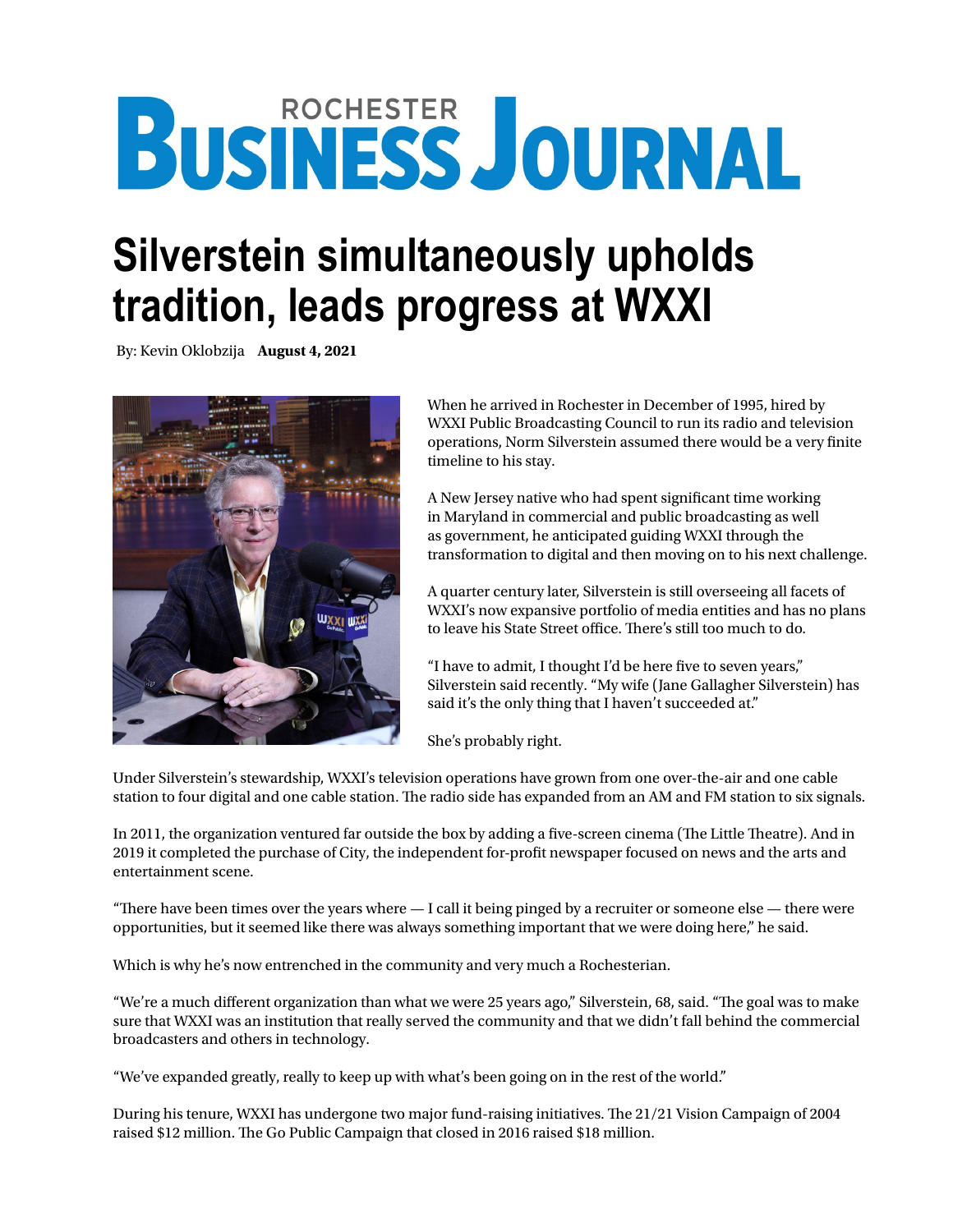With a staff of close to 120 and an annual budget of nearly \$16.5 million for all entities under the WXXI umbrella, donations are critical. Just 25 percent of funding comes from the government, so much of Silverstein's work is dedicated to the sponsorship efforts.

"I think the longevity has been really helpful in terms of getting to know people and them getting to know me, and trusting that we'd be good stewards of their money," he said.

The manner in which WXXI raises money has changed dramatically.

"We've really cut back on the on-air drives," he said. "We want to get away from pledge drives as much as possible. People just find it to be an interruption for what they tune in for. We would prefer to find other ways to raise money.

"Public radio and public television grew up over the years so that a \$60 pledge gets you a tote bag mentality. But we started changing the way we raise money years ago. We want people to understand we are a destiny for a philanthropic gift, so we've gotten several million-dollar gifts over the years and that's made a big difference," he added.

### **Supporting local journalism**

His next project: Raising "significant" money to support local journalism. His first job was as a reporter and he's still very much a journalist at heart.

"We have kicked around the number of \$10 million," Silverstein said.

He believes the campaign is necessary because he's worried about where the media's place in the world is headed. Fake news and falsified stories abound on social media. And as newspaper and television ownership groups continue to downsize reporting staffs, there is far less coverage of government and other essential matters.

"We feel that's very important right now — the community needs it," he said. "It's clear around the county, where papers in particular have either gone out of business or have really shrunk, it changes the coverage of what goes on in those communities. And that's where you run into problems."

Indeed, with fewer media outlets providing independent oversight of things like municipal board meetings and local legislative bodies, decisions involving taxpayer money can be made without community awareness.

"We believe pretty firmly that strong local journalism is important to the health of the community, to get information that you trust, that's independent," Silverstein said.

That's why, about six years ago, WXXI began expanding its news coverage on the radio. Then the organization bought City in 2019.

"He's always looking over the horizon and saying, 'What's the next thing we need to do, what's the next the community needs?'" said Kathy Reed, vice president of major and planned giving for WXXI. "He gets how important XXI is to the community."

The acquisition of City was a unique venture. While WXXI is not-for-profit, City exists to make money and was always independently owned and operated by Mary Anna and Bill Towler. When they neared retirement, they went looking for someone dedicated to serving the community, someone that would carry on their legacy.

#### They went to Silverstein.

"At the time we were thinking this would be a great addition to what we're doing covering arts and culture," he said, "but Mary Anna Towler (a former co-owner with husband Bill) stopped me and said, 'You can't just do arts coverage, you've got to be covering what's going on locally.' That influenced the direction we took and who we hired to run the paper (editor David Andreatta, who jumped to City from his position as news columnist for the Democrat and Chronicle)."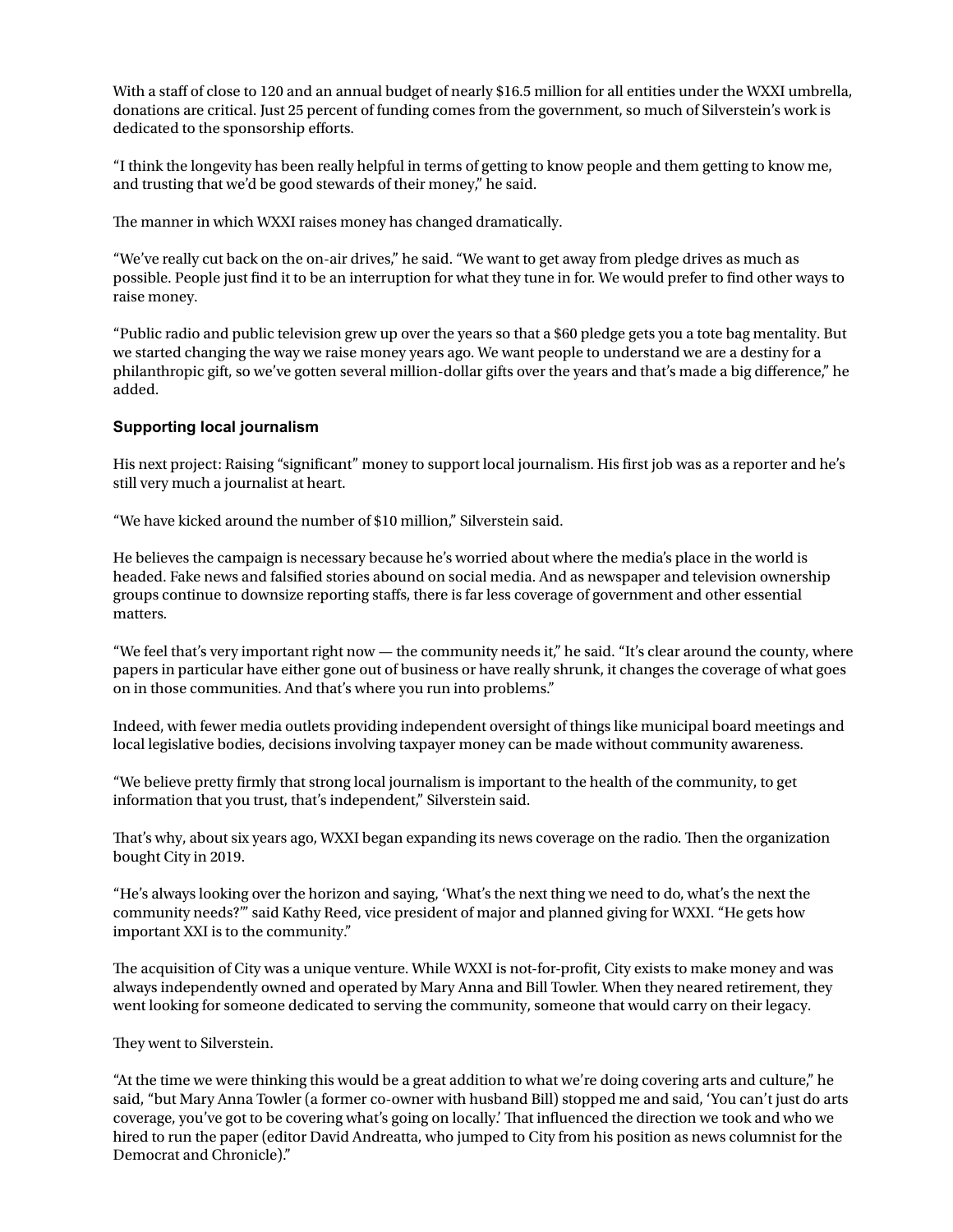"It was not an easy decision, but what I like about it was I knew we could eventually combine the newsrooms and then that would create some critical mass or reporting, and we're really moving in that direction."

The COVID-19 pandemic created a major obstacle for City, however. Advertising dollars disappeared as the virus forced businesses in the food and entertainment sector to close.

"When the pandemic hit, alternative papers across the country lost 95 percent of their sponsorships, their advertising, literally overnight; we were in the same boat," Silverstein said. "We had to stop publication briefly and then find a way we could bring back and preserve it."

Instead of producing a weekly newspaper, the print version now is monthly, and Silverstein prefers to call it a magazine. But the website publishes news every day, and City reporters are prominent on WXXI radio programs.

"The pandemic made it a heavier lift than we were anticipating, but we thought it was important to preserve another source of local journalism, and that was really important to the whole community, not just XXI," Silverstein said.

He wasn't about to lose City, however.

"He has always cared so deeply for news and journalism," Reed said. "We're more about long-form journalism; we're more about the why, and what we can do to bring the community together."

Just as taking over the Little was very much outside-the-box thinking, so, too was the purchase of City.

"It would have been easy to say, 'That's not what we do, let's just stay focused on our one core area,'" said Robert Healy, chair of the WXXI board of trustees. "But you need somebody that's willing to embrace that change and provide enthusiasm.

"He could have stuck with what he had but the organization would have been so much less without the Little and City."

#### **Local projects make big waves**

WXXI radio is focused on local. TV is more national and international, but Silverstein is considering a three- or four-minute local news segment to TV.

Several programs produced by the Rochester staff are carried by PBS stations across the country. One show is "Second Opinion with Joan Lunden," a National health program now in its 18th season.

"In Rochester, we produce a show that's carried by about 250 public television stations across the country and is really the only regularly scheduled health program on PBS," Silverstein said.

Documentaries on the renovation of Kodak Hall at Eastman Theatre and Rochester's history in the garment industry, "Tailor Made," have been picked up across the network of PBS stations.

Silverstein also has his own show, "Norm and Company," which features Rochesterians that wouldn't necessarily be in the news or on TV. The show's genesis traces to the late Bill Pearce, WXXI's previous president who hosted "The Rochester I Know."

"When I got here, my staff said, 'You should take that over.' I said, 'Well, I don't know Rochester,'" Silverstein said.

Over time, however, after a guest host had filled the void, Silverstein realized he should fill the host's chair.

"We found that people love to hear about people in Rochester that they didn't always know their background," he said. "That's been great having the opportunity to do that."